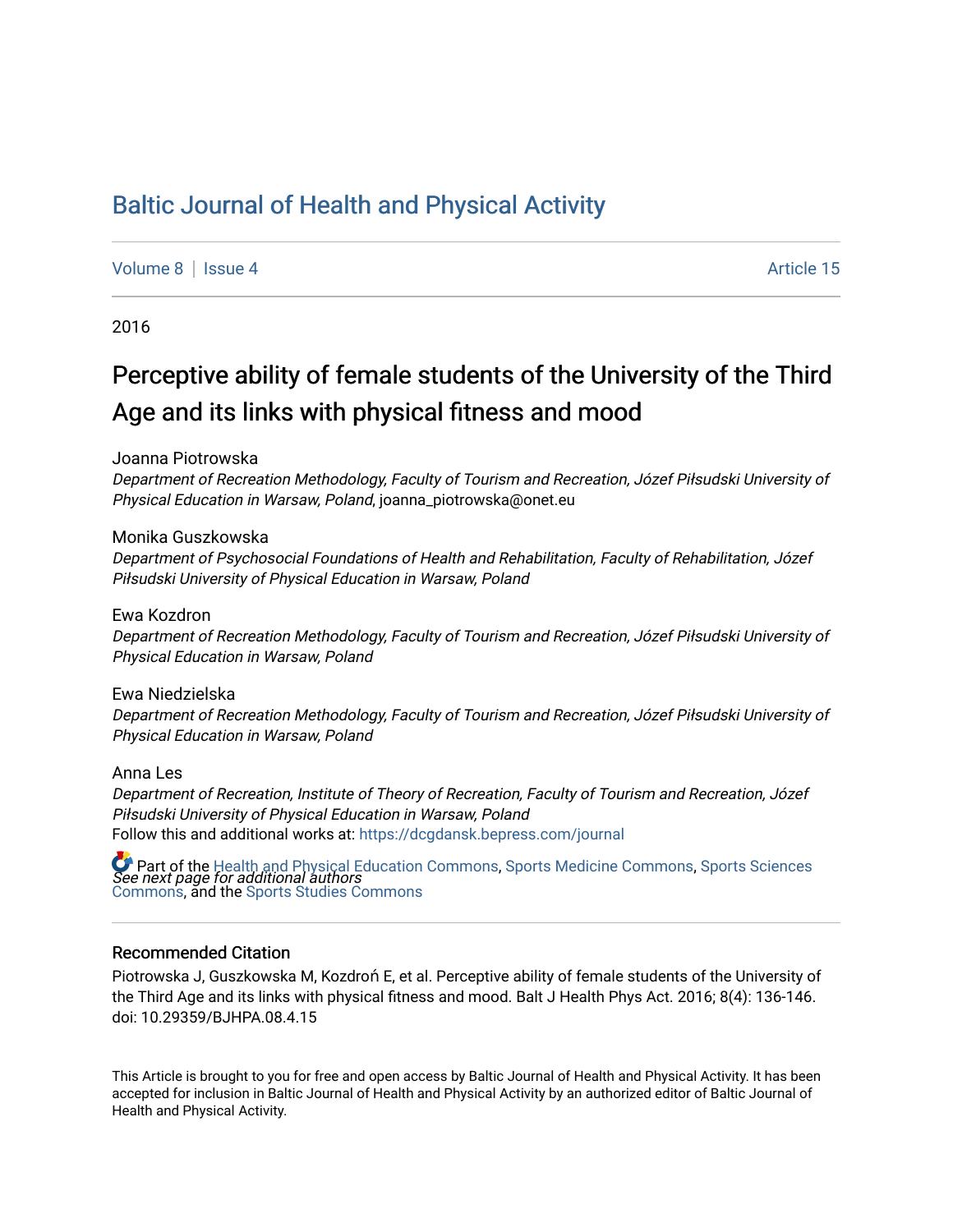## Perceptive ability of female students of the University of the Third Age and its links with physical fitness and mood

## Authors

Joanna Piotrowska, Monika Guszkowska, Ewa Kozdron, Ewa Niedzielska, Anna Les, and Bartlomiej Krynicki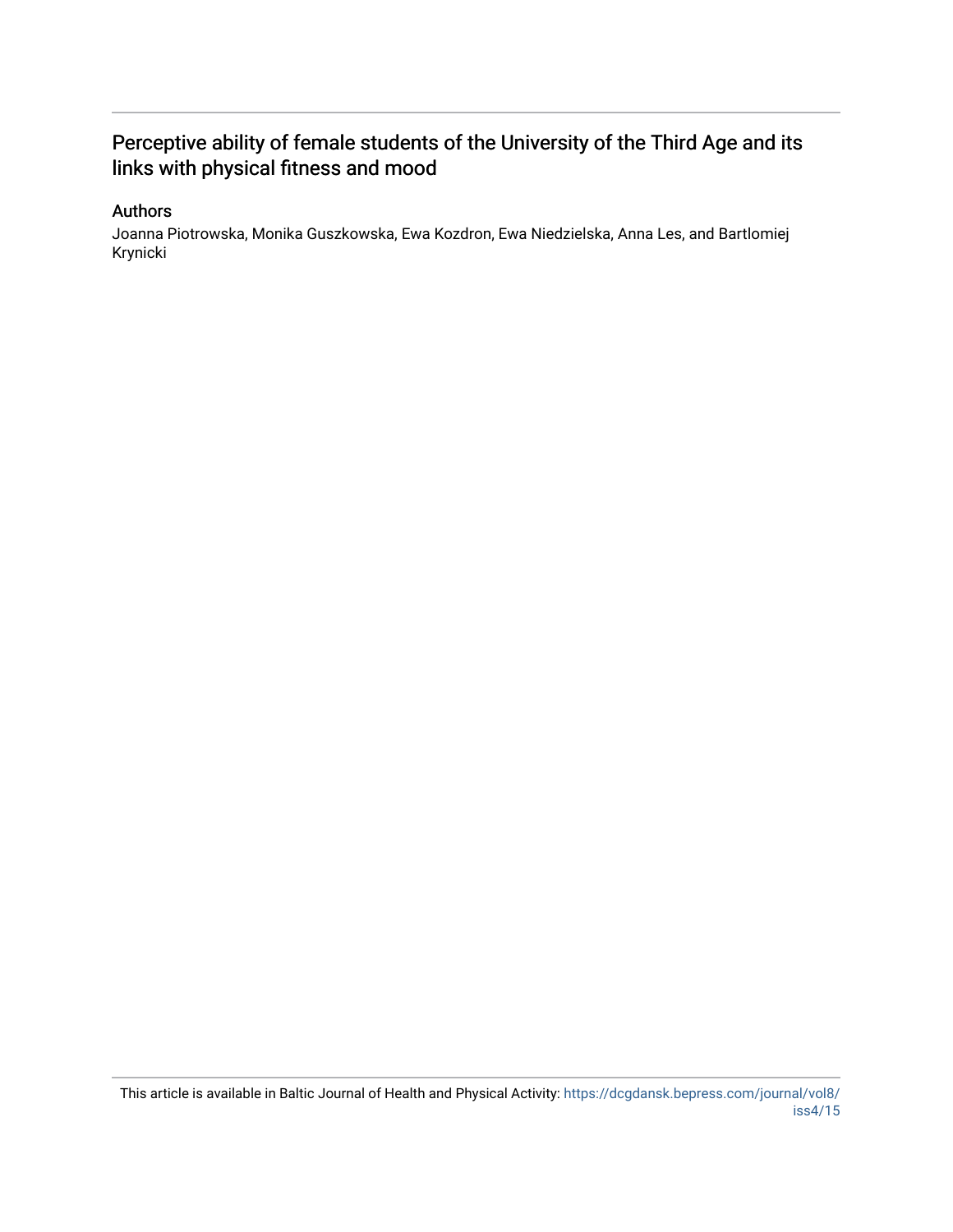**Authors' Contribution:**

**A** Study Design

- **B** Data Collection
- **C** Statistical Analysis
- **D** Data Interpretation **E** Manuscript Preparation
- **F** Literature Search
- **G** Funds Collection

# **Perceptive ability of female students of the University of the Third Age and its links with physical fitness and mood**

**Joanna Piotrowska 1 ABEFG, Monika Guszkowska ² ABCDEF, Ewa Kozdroń 1 ABEG, Ewa Niedzielska1 ABE, Anna Leś³ ABE, Bartłomiej Krynicki1 ABE**

- 1 Department of Recreation Methodology, Faculty of Tourism and Recreation, Józef Piłsudski University of Physical Education in Warsaw, Poland
- ² Department of Psychosocial Foundations of Health and Rehabilitation, Faculty of Rehabilitation, Józef Piłsudski University of Physical Education in Warsaw, Poland
- <sup>3</sup> Department of Recreation, Institute of Theory of Recreation, Faculty of Tourism and Recreation, Józef Piłsudski University of Physical Education in Warsaw, Poland

#### **article details Article statistics Word count:** 4,013; **Tables:** 3; **Figures:** 0; **References:** 36 **Received:** July 2016; **Accepted:** November 2016; **Published:** December 2016 **Full-text PDF:** http://www.balticsportscience.com **Copyright ©** Gdansk University of Physical Education and Sport, Poland **Indexation:** AGRO, Celdes, CNKI Scholar (China National Knowledge Infrastructure), CNPIEC, De Gruyter - IBR (International Bibliography of Reviews of Scholarly Literature in the Humanities and Social Sciences), De Gruyter - IBZ (International Bibliography of Periodical Literature in the Humanities and Social Sciences), DOAJ, EBSCO - Central & Eastern European Academic Source, EBSCO - SPORTDiscus, EBSCO Discovery Service, Google Scholar, Index Copernicus, J-Gate, Naviga (Softweco, Primo Central (ExLibris), ProQuest - Family Health, ProQuest - Health & Medical Complete, ProQuest - Illustrata: Health Sciences, ProQuest - Nursing & Allied Health Source, Summon (Serials Solutions/ProQuest, TDOne (TDNet), Ulrich's Periodicals Directory/ulrichsweb, WorldCat (OCLC) **Funding:** The research was conducted as part of the project DS.190 AWF, Warsaw. **Conflict of interest:** Authors have declared that no competing interest exists. **Corresponding author:** Dr Joanna Piotrowska, Akademia Wychowania Fizycznego Józefa Piłsudskiego w Warszawie, Zakład Metodyki Rekreacji; ul. Marymoncka 34, 00-968 Warszawa; e-mail joanna\_piotrowska@onet.eu; tel. +48 605 590 458  **Open Access License:** This is an open access article distributed under the terms of the Creative Commons Attribution-Non-commercial 4.0 International (http://creativecommons.org/licenses/by-nc/4.0/), which permits use, distribution, and reproduction in any medium, provided the original work is properly cited, the use is non-commercial and is **abstract Background** The aim of the study was to determine the speed and failures of perception and attention among female students of the University of the Third Age (U3A) and their links with physical fitness and mood. **Material/Methods** The study involved 114 women aged between 50 and 88 years old (M = 68.17) participating in U3A lectures at the University of Physical Education in Warsaw. Perception ability was investigated using Ciechanowicz and Stańczak's Attention and Perception Test. Physical fitness was assessed with the Fullerton Fitness Test and the Romberg manoeuvre to evaluate the ability to maintain balance. The participants were also assessed with the Matthews, Chamberlain and Jones UWIST Mood Adjective Checklist (UMACL) and the Yesavage Geriatric Depression Scale. **Results** Compared with standard values for adults, the subjects had average failure of perception, slightly slower perception speed and lower failures of attention. The perception speed was negatively correlated with the age and the education level, and positively correlated with static balance and lower body strength. Perception failures were positively correlated with age and negatively with the education level and energy levels at the time of the study. No significant correlation was found between attention and age and the education level, physical fitness and mood at the time of the study; none of the indicators of perception ability were correlated with mood and depression indicators during the previous two weeks. **Conclusions** Regular physical exercise in elderly people can be used to maintain physical fitness and perception ability. **Key words** Elderly people, functional ability, cognitive ability

otherwise in compliance with the license.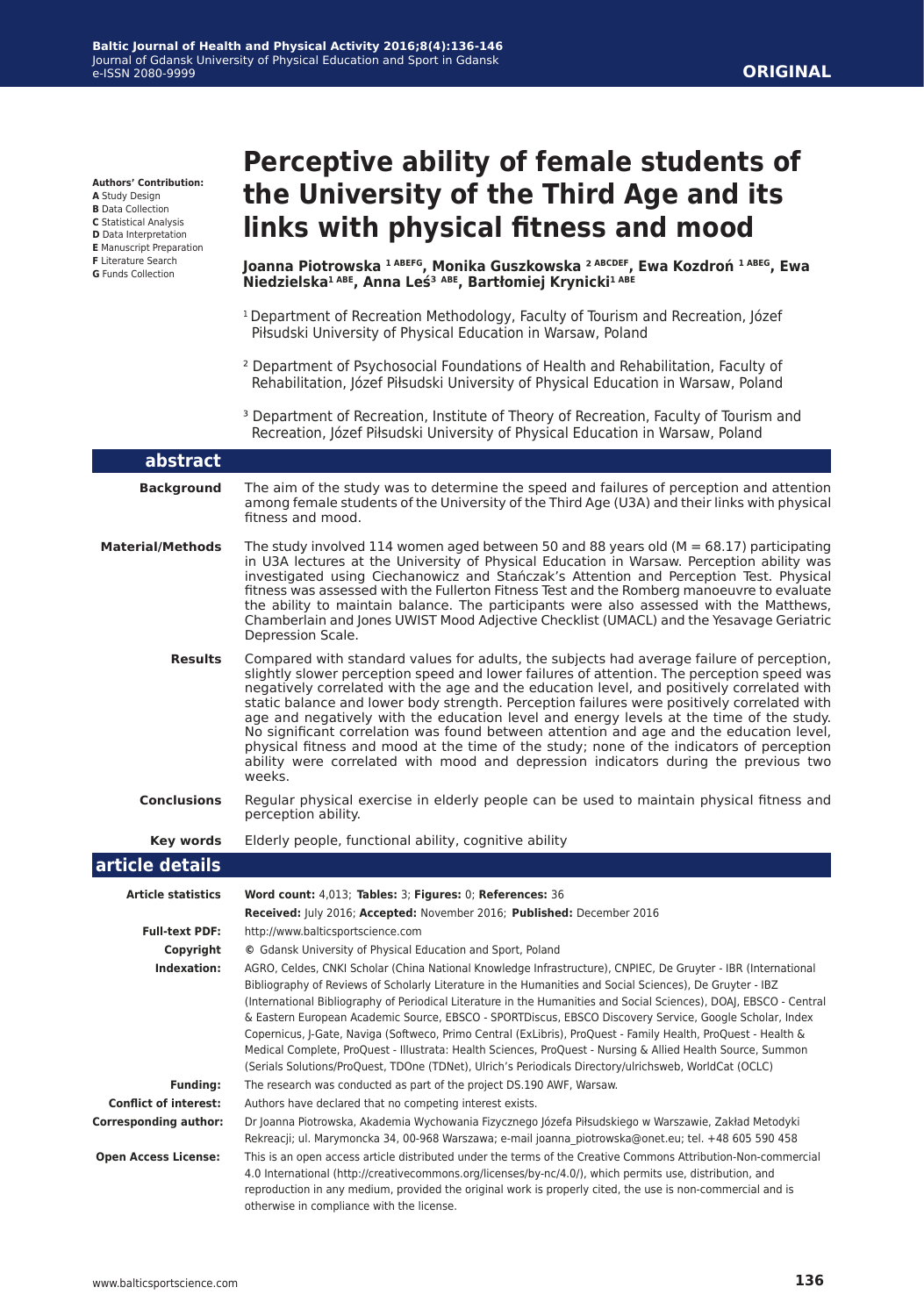## **introduction**

We are currently seeing a slow and gradual extension of the average lifespan, with people aged 65 and over constituting the fastest growing age group in industrialised societies. Their percentage share in the population is also increasing. Maintaining satisfactory health, physical fitness and independence in old age is becoming a major challenge. Deterioration in the cognitive function is one of the most obvious manifestations of ageing. As people age, their senses become less responsive; the range of information about the environment becomes limited and less detailed, and it takes longer to reach the brain. The ability to merge sensory information of different modalities is reduced, which means a lowered perception of complex stimuli, especially when several simple processes are being implemented at the same time [1].

An important element affecting the effectiveness of human behaviour is the ability to distinguish stimuli which differ by certain defined features. It enables avoiding dangerous and detrimental situations and noticing changes in the environment. The ability varies on the individual level in terms of the size of the area being searched and the number of errors in processing. In the process of selecting stimuli, perception is closely linked to attention which decides on what we notice. Also important is sensory memory (iconic memory for visual stimuli) which preserves a trace of the sensory stimulus for a short time [2]. The process of stimulus selection becomes less effective with age – older people are slower to recognise their surroundings and respond to stimuli [3]; their perception function is less effective. The changes have a major impact on the behaviour of older people by deteriorating their connection with reality and orientation in their surroundings [1]. As such, activities aiming to slow down this process are of increasing importance.

Ageing drives many irreversible changes in the body structure and function. The process occurs at different rates and intensities and it is closely linked to the individual's earlier life. Changes occur to posture and movement, with close links to muscle mass and strength and aerobic efficiency. Muscle mass loss usually starts between the ages of 50 and 60 (at a rate of approx. 1.5% per year); after 60, the rate accelerates rapidly to up to 3% per year [5]. Muscle mass is lost significantly faster in the lower limbs than the arms; this is due to reduced physical activity, in particular locomotion. Men lose muscle mass at a higher rate than women [6].

The motor function is linked with the cognitive function. Elasticity of cognition, memory, movement and ability to plan activities is especially important when it comes to acquiring and modifying movement and when external and internal conditions suddenly change. During involution, motor ability is reduced and cognitive dysfunction starts appearing; this may have an impact on motor ability, in particular walking, and in turn increase the risk of falls, which can have significant consequences for elderly people [7].

Studies into links between cognitive and physical ability and the effect of physical activity on the cognitive function do not reveal a clear link. Results of an early review of research into the effect of physical exercise on cognitive ability in elderly people, conducted by Tomporowski and Ellis [8], indicate clear discrepancies, which the authors explain by methodological differences. Of the 14 experimental studies included in the more recent review by Boutcher [9],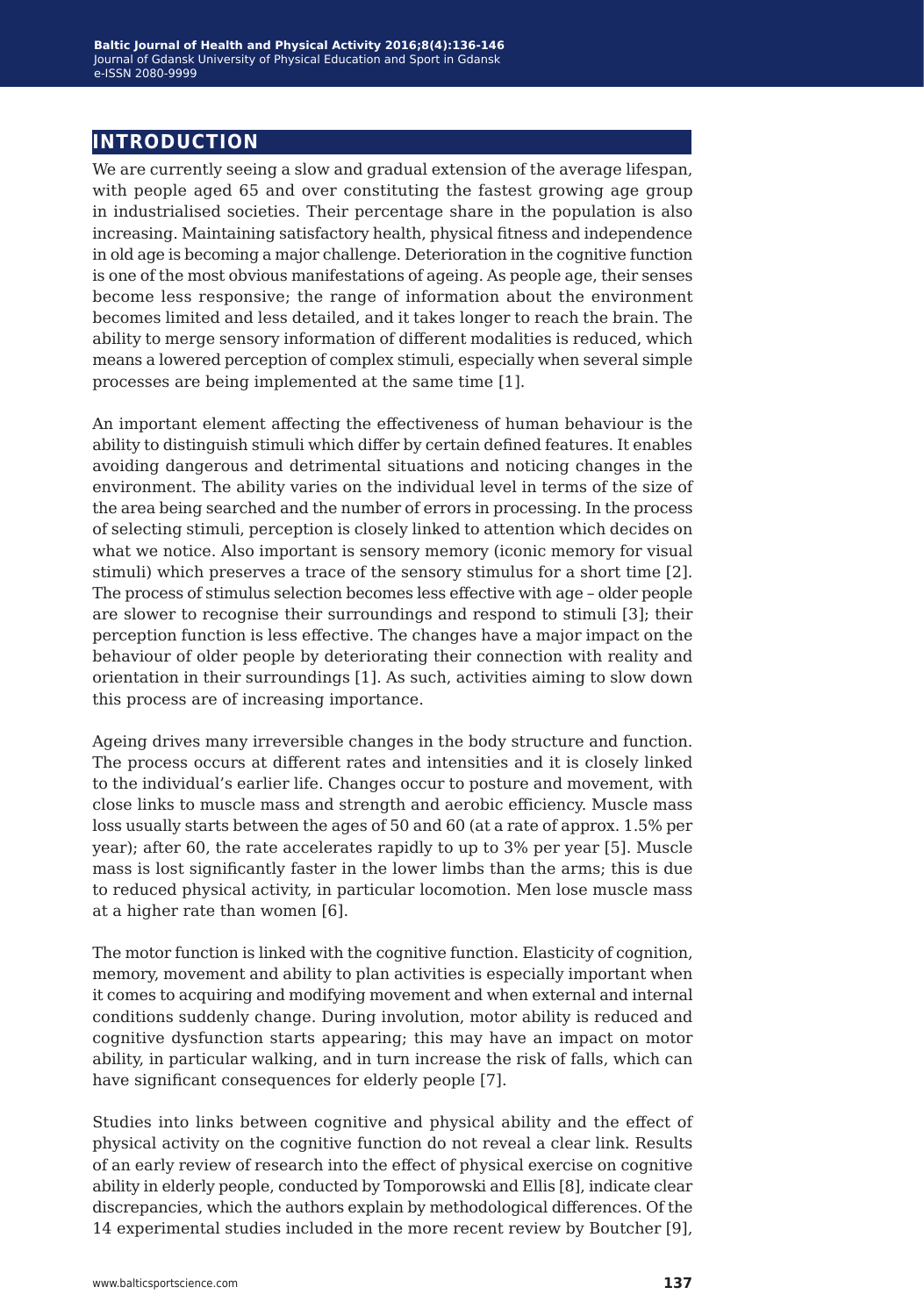only five confirm a positive effect of aerobic exercise on cognitive processes in elderly people. Etnier et al. [10] conducted a meta-analysis of 134 studies and found a small but significant improvement in the cognitive function. In experimental studies, a weaker effect was observed for one-off exercise and it was limited to an improvement in simple reaction times; however, a negative correlation was found between physical exercise and differential and conditional reactions. The effect was more powerful for regular exercise programmes, with the benefits being most notable when physical fitness was significantly improved. Comparative studies found even higher indicators.

The cognitive function in elderly people is also linked with activity. This is especially clear in people suffering from depression, who may also show symptoms of pseudo-dementia. Low mood and lowered motivation result in significantly poorer results in intelligence and memory tests, although the ability to orientate in time and space remains stable. Links between depression and cognitive deficit go both ways. An awareness of a worsening cognitive function, progressing with age, may lead to a lower mood, while depression is frequently accompanied by a reduced cognitive function [11, 1]. Links between the symptoms of depression and the intellectual function have been found in research conducted in Poland into the effects of fitness training on the affective sphere and the cognitive function [12, 13].

Perceptive ability is reduced with age; information about the environment becomes limited and less detailed. The ability to multitask, concentrate and focus selectively is reduced, which in turn hinders the ability to make decisions and slows reaction times at the cognitive level. All these changes mean a reduced ability to interact with reality and orientate in the environment. Halting the process contributes to maintaining a higher quality of life. As such, it is important to study the factors involved in perception and attention in elderly people so they can be used as part of deliberate activities aiming to slow the rate of involution. They include affective factors (mood and emotional state during the study) and physical fitness. The significance of demographic factors was also investigated. The aim of the study was to determine the speed and failures of perception and attention in female students of the U3A and their links with physical fitness and mood.

## **materials and methods**

The study involved 114 women aged between 50 and 88 years old  $(M = 68.17; SD = 6.395)$  participating in U3A lectures at the University of Physical Education in Warsaw. The majority of respondents had a higher education (58.8%); 39.5% had a secondary-level education, and just two individuals (1.7%) had a primary education. 46.5% were married, 29.8% widowed, 16.7% divorced, and 7% never married.

Perceptive ability was assessed with the Attention and Perception Test [14], whose aim is to identify and mark certain numbers, letters or symbols as fast and as accurately as possible. We used version 6/9. The test provides indicators of the speed of perception (number of symbols analysed), perception failures (number of wrong answers) and attention failures (number of omissions). The test is designed to assess adults, using a set of answers given by 175 people aged between 18 and 80 years old. While the test was being normalised, the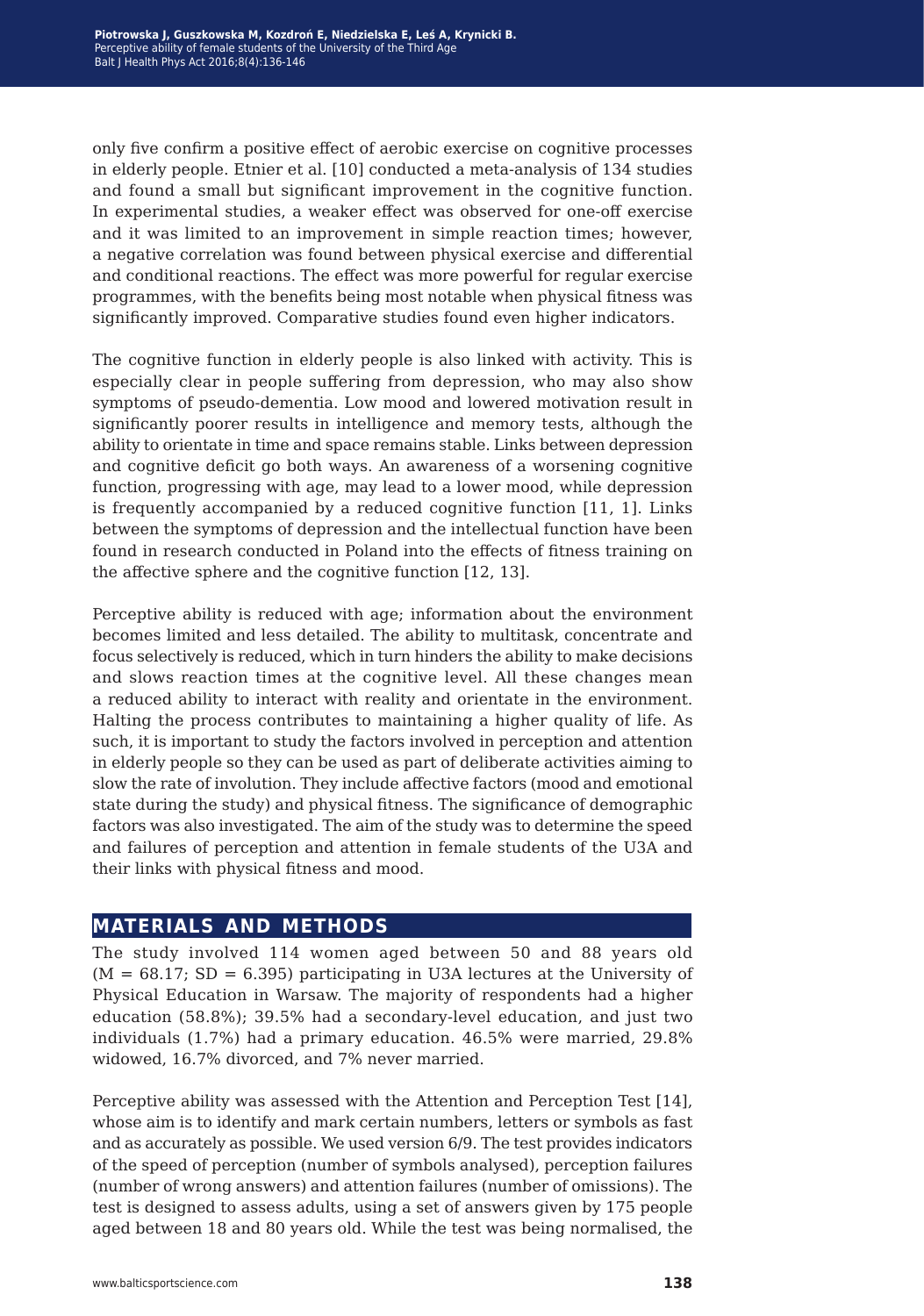results were shown to deteriorate with the participant's age; therefore, it should be noted that using standards developed for adults to assess participants in our study, with a mean age of 68, may carry a margin of error. The test was conducted in groups in the lecture hall; the participants received standard instructions and were given three minutes to complete the test.

The Fullerton Fitness Test ([15, 16]) was carried out to assess physical fitness. It included six consecutive stages:

- 1. arm curl to assess upper body strength,
- 2. 30-second chair stand to assess lower body strength,
- 3. back scratch test to assess the mobility of the upper body,
- 4. chair sit and reach test to assess the suppleness of the lower body (mainly hamstrings),
- 5. 8-foot up and go and 6-minute walk to assess agility (dynamic balance) and long-distance aerobic resistance,
- 6. if the respondent cannot complete the 6-minute walk, the 2-minute step in place test is carried out to assess aerobic endurance.

The test is simple, requires minimal space and does not need to be conducted in a laboratory. It assesses key physiological parameters (strength and suppleness of the lower and upper body, aerobic endurance, motor coordination and balance) which reflect functional fitness in elderly people. However, the standards were developed for the American population which means that a reliable, multidimensional assessment of the health and physical fitness of the Polish population is impossible [17].

We also used the Romberg manoeuvre with open and closed eyes to assess the ability to maintain static balance.

Mood was assessed using the Matthews, Chamberlain and Jones UWIST Mood Adjective Checklist (UMACL) adapted for Polish by Goryńska [18], comprising 29 statements (adjectives) on three scales: Tension Arousal (nine positions), Energetic Arousal (ten positions) and Hedonistic Tone (ten positions). The scale has good psychometric properties. Answers apply to the previous week (mood) and time of test (emotional state).

The 15-point Yesavage Geriatric Depression Scale includes 15 statements describing basic symptoms of depression; the respondents gave yes or no answers relating to the two weeks preceding the test.

### **statistical analysis**

In order to determine the relationship between the indicators of perception and demographic variables and the indicators of physical fitness, mood and depression, we calculated the Pearson correlation coefficient; the predictors were defined using stepwise regression analysis.

## **results**

Table 1 shows the distribution of sten scores for the speed of perception against standards for adults. It should be noted that using these standards in the study of students of the U3A with a mean age of 68 may carry a degree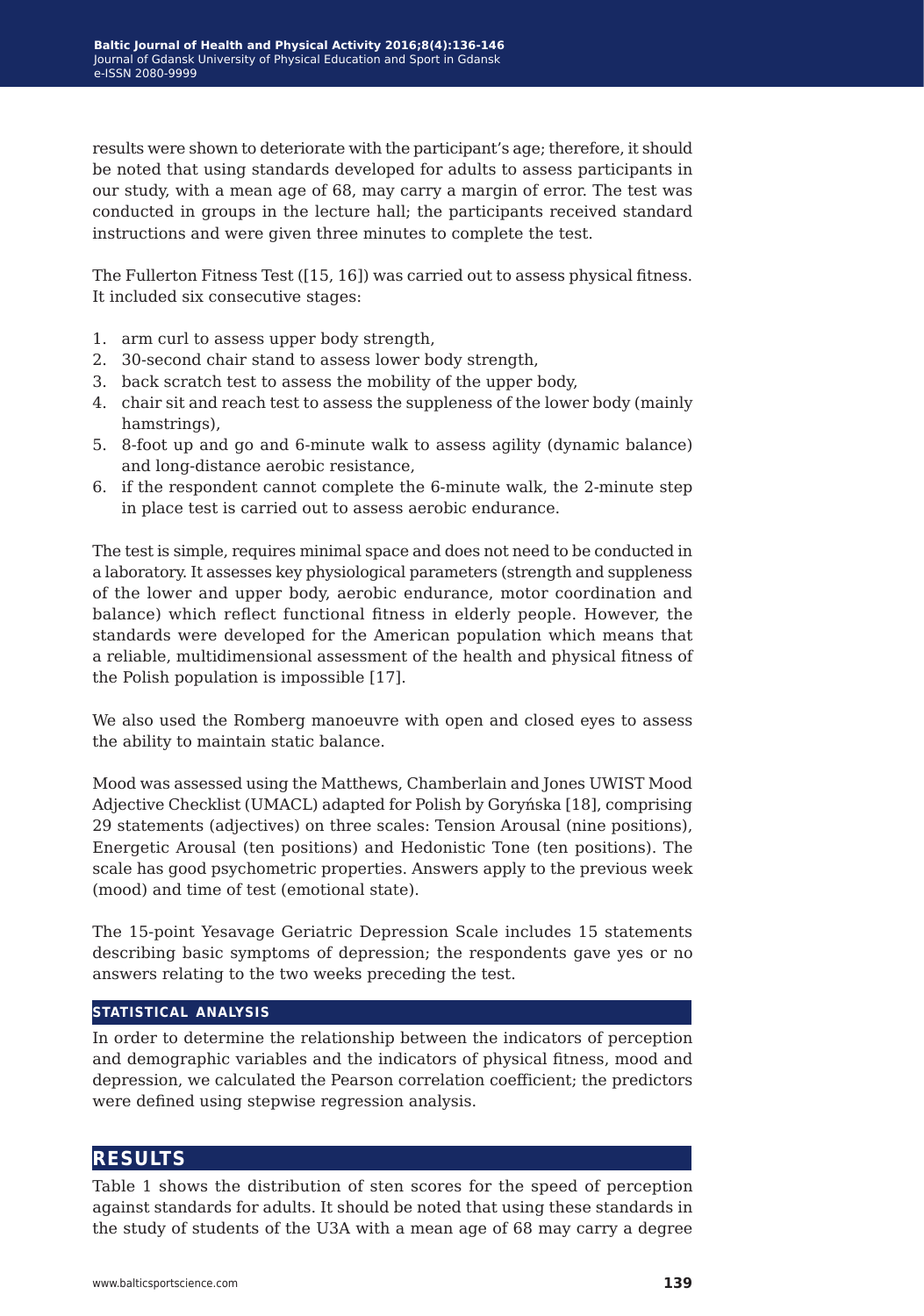of error. The participants generally fell into the third sten; over half (51.8%) were below average (2-4 sten; Tab. 1). It should be stressed that no results fell in the first sten and very few in the second sten.

Table 1. Distribution of sten scores indicating perception speed (number of symbols worked through)

| sten 1 2 3 4 5 6 7 8 9 10                   |  |  |  |  |  |
|---------------------------------------------|--|--|--|--|--|
| % 0 1.8 34.2 15.8 14.9 18.4 6.1 2.6 0.9 5.3 |  |  |  |  |  |

Average results (5-6 sten) were attained by a third (33.3%) of all participants, with almost 15% scoring highly. Perception speed across the entire group is lower than average for adults. The high number of very high scores is unexpected; these were attained by the youngest participants.

Table 2. Distribution of quartile results of the number of missed symbols (attention failures)

| tıle |     |        |            |
|------|-----|--------|------------|
| $\%$ | , , | ◡<br>. | <b>T.V</b> |

Due to the low empirical variability of the missed symbol indicator (median in adults = 7), authors of the test divided the raw results into quartiles used as a reference point in our study (Tab. 2). The majority of respondents obtained results falling into the second quartile; the percentage of people whose results fell in the first and third quartile was similar. This suggests that the participants have a lower than average rate of failure of attention. Just 14% had a high result which indicates a high failure rate.

Due to an even lower number of errors, test authors use the number of people who made no errors as the indicator. In normalisation studies, in the population of adult women the indicator is 90%, and 93% for the total population. 92.1% of participants made no errors, 7% made a single error and 0.9% made two errors. This suggests that the perception failure rate is similar to that found in adults aged between 18 and 80. Table 3 shows the Pearson correlation coefficient showing the relationship between perception and other variables (Tab. 3).

The attention failure indicator (number of omissions) did not return results which were statistically significant or approaching significance; therefore, they are not included in the table. The indicators of depression and mood during the two weeks prior to the test did not show a significant correlation with perception speed and failure; therefore, they are also not presented.

Perception speed (number of symbols) was directly proportional to physical fitness (balance, lower body strength and aerobic endurance). The relationship with education level was inversely proportional. No relationship was found with mood and emotional state at the time of the study.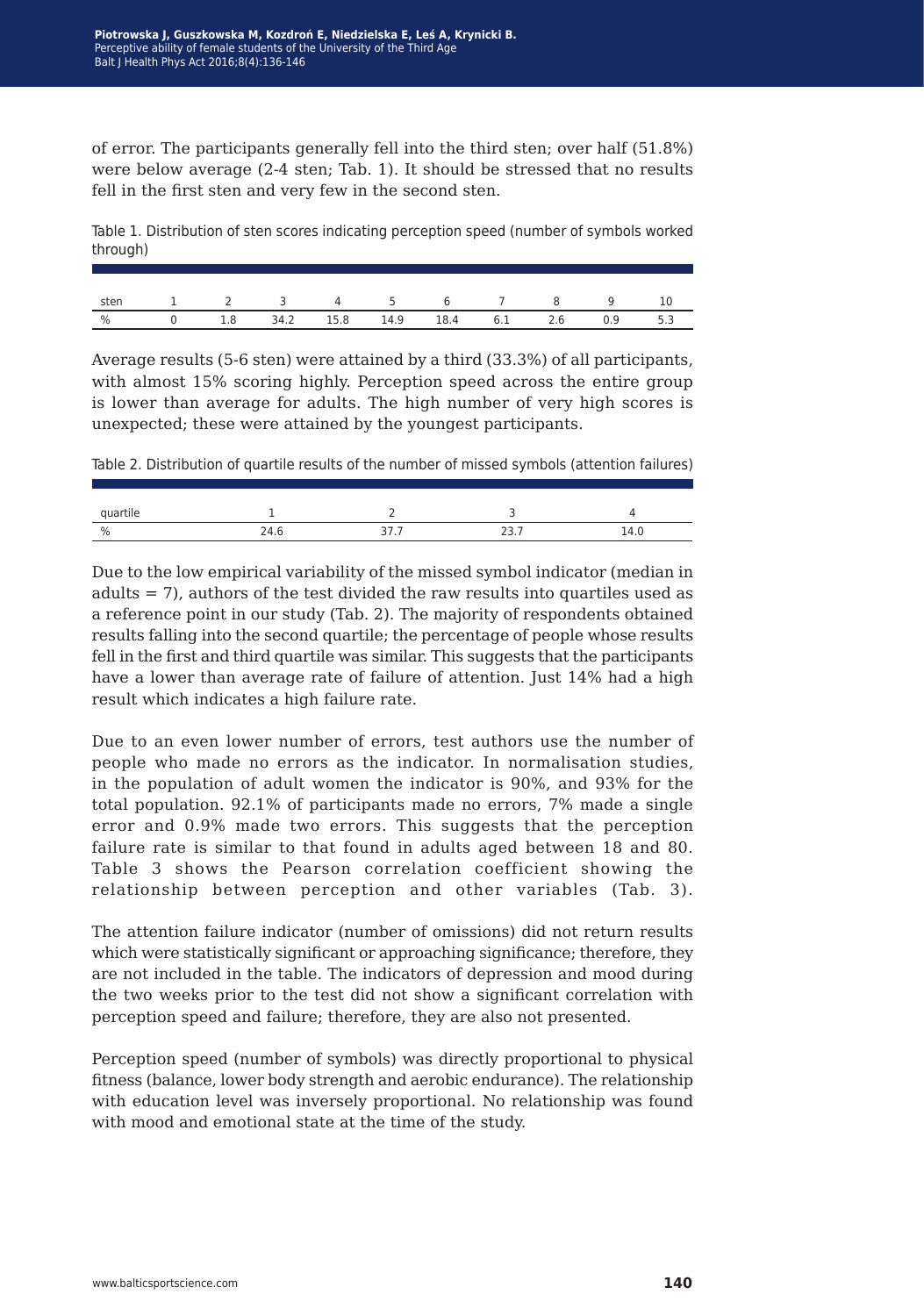Table 3. Relationship between perception with demographic and emotional variables and physical fitness (Pearson correlation coefficient)

| Group                    | Variable                               | Perception speed     | Perception failures |  |
|--------------------------|----------------------------------------|----------------------|---------------------|--|
| Demographic<br>variables | Age                                    | $-0.200*$            | $0.458***$          |  |
|                          | Education                              | $-0.267**$           | $-0.190*$           |  |
|                          | Left arm strength                      | 0.116                | 0.027               |  |
|                          | Right arm strength                     | 0.155                | 0.063               |  |
|                          | Balance (left leg, eyes open)          | $0.249**$            | 0.030               |  |
|                          | Balance (right leg, eyes open)         | $0.229*$             | 0.160               |  |
|                          | Balance (left leg, eyes closed)        | 0.178 <sup>t</sup>   | $-0.091$            |  |
|                          | Balance (right leg, eyes closed)       | 0.040                | $-0.147$            |  |
|                          | Aerobic endurance (walking)            | $0.185$ <sup>t</sup> | 0.011               |  |
|                          | Suppleness (bending down)              | 0.121                | 0.018               |  |
| Physical fitness         | Mobility of the upper body (left arm)  | 0.022                | $-0.058$            |  |
|                          | Mobility of the upper body (right arm) | 0.030                | $-0.045$            |  |
|                          | Lower body strength (sitting)          | $0.204*$             | $-0.028$            |  |
|                          | Agility (getting up)                   | 0.091                | 0.006               |  |
| Emotional                | Hedonistic tone                        | 0.047                | $-0.074$            |  |
|                          | Energetic arousal                      | 0.036                | $-0.203*$           |  |
|                          | Tension arousal                        | 0.076                | 0.127               |  |

 $\frac{1}{2}$  approaching significance  $(0.1> p>0.05)$ ; \*  $p<0.05$ ; \*\*  $p<0.01$ ; \*\*\*  $p<0.001$ 

Perception failures (number of errors) were positively correlated with age and negatively with education level and energy levels at the time of the study. No significant relationship was found between physical fitness and mood.

We also conducted a stepwise regression analysis introducing different groups of factors in turn (demographic variables, physical fitness, mood and emotional state during the study). The only positive predictor of perception speed was balance (left leg, eyes open) (beta  $= 0.238$ ). The model explains just under 5% of variability of the number of symbols  $(R^2 = 0.045; F = 5.037; p = 0.027)$ . Demographic factors, mood and depression indicators and emotional state at the time of study enable predicting the speed of viewing the symbols.

Perception failures can be predicted in just under 20% ( $R^2 = 0.185$ ; F = 8.276;  $p = 0.007$ ) based on age (beta  $= 0.459$ ) – the higher the respondent's age, the higher the number of errors. Physical fitness and mood were not significant. We can expect a lower number of errors from respondents with a higher energy level at the time of study (beta = -0.203); the predictor explains only 3% of variability  $(R^2 = 0.032; F = 4.29; p = 0.041)$ .

We did not determine a predictor for the number of missed symbols as an indicator of attention failures.

## **discussion**

Assessing the results obtained by female students of the U3A against the standard results for adults aged between 18 and 80, our respondents had a comparable level of perception failures, slightly lower perception speed and a lower rate of attention failure. It should be noted that our group is not representative of the population of Polish women aged 50 and above. Our respondents were women who are physically and mentally active, participating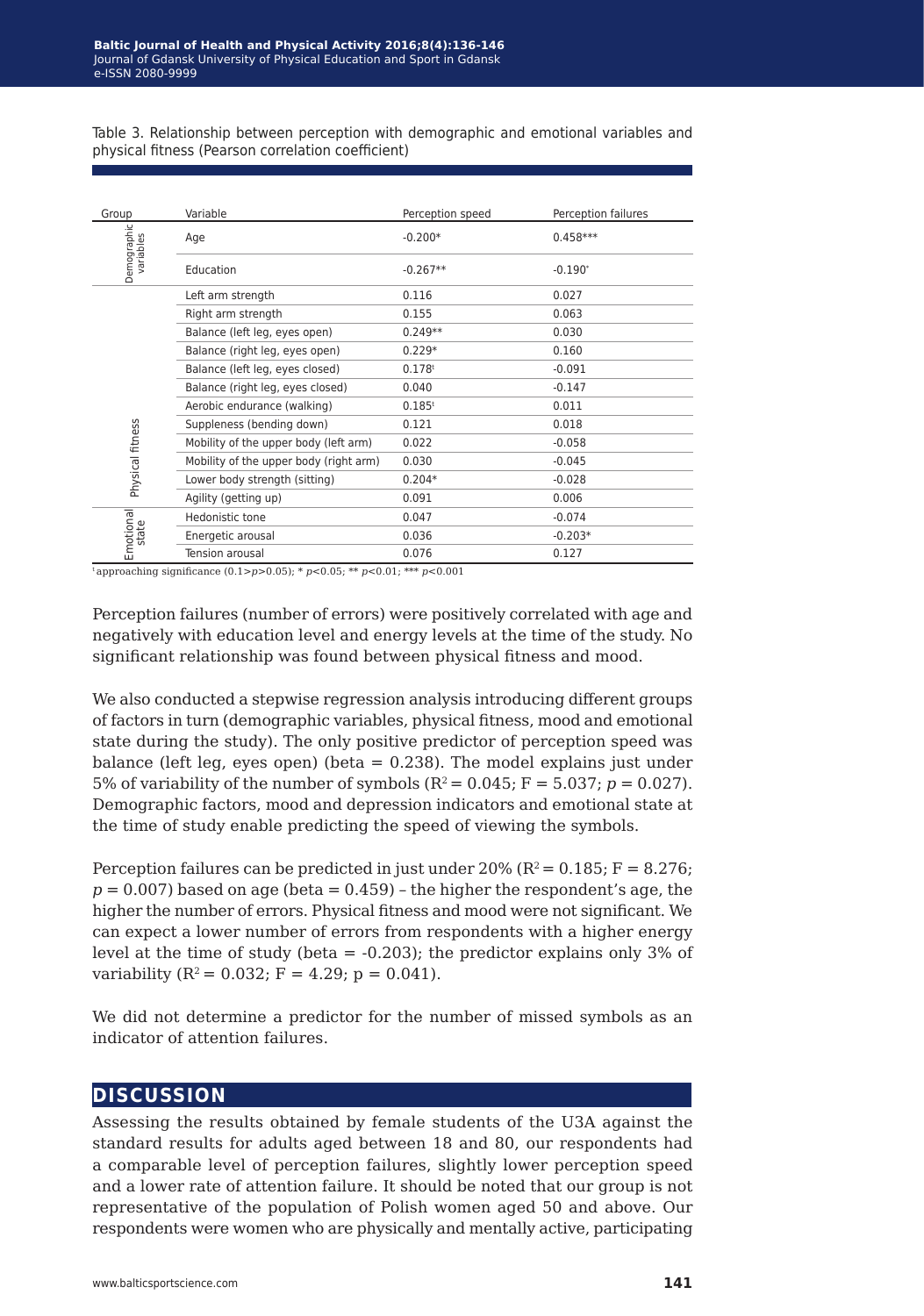in lectures, physical exercise and other classes held as part of the University of the Third Age at the University of Physical Education in Warsaw; therefore, the results cannot be extrapolated to the rest of the population.

The results confirm that perception ability in women deteriorates with increasing age. The strongest relationship is the positive correlation between age and perception failures, or the number of errors made in the Attention and Perception Test; age was also a strong predictor. Perception speed also slows with age, reducing the number of processed symbols. Similar results were found in normalisation studies for the Polish version of the Attention and Perception Test [14]. Results obtained by respondents aged 60 and over were worse than those obtained by younger respondents in terms of speed and number of errors, regardless of gender. Our data suggests that in women aged 50 and above, the ability to successfully complete tests involving visual searching and ability to distinguish perception materials deteriorates with age. This is in agreement with existing data on changes of cognitive function during ageing: the acuteness of the senses is reduced, and information takes longer to reach the brain [1]. The majority of cognitive processes slow down in advanced age. This is likely due to reduced brain mass and the number of neural connections, which slows down sympathetic conduction velocity. The deteriorating ability to perceive visual stimuli also makes it difficult to complete tasks involving sight quickly and correctly [20].

Neither the normalisation study nor our own research showed a significant correlation between age and attention failures as measured by the number of missed symbols, suggesting that attention function (selective attention) deteriorates less with age. Attention failures measured as the number of missed symbols may be linked with perception style [21] – different ways of performing cognitive tasks, in this instance perception tasks. Individuals who tend towards self-reflection may be more concerned with obtaining correct results than completing the task quickly. Further research is required to evaluate this.

Another factor correlated with perception speed and perception failures is education level. The higher the education level attained by our respondents, the lower their rate of perception failures (number of errors). Similar relationships were found in normalisation studies in adults and in professional soldiers [14]. It should be noted that the education level of our respondents was negatively correlated with perception speed (number of symbols), while in normalisation studies, individuals with a higher level of education worked faster than those with a lower level of education [14]. It is difficult to determine the reason behind these differences. Perhaps older people with a higher level of education tend to favour giving correct answers over reaction speed; as a result, they review fewer symbols while making fewer errors, revealing cognitive reflection [21]. Neither our own research nor the normalisation studies found a relationship between education level and attention failures (number of omissions). Further research is required due to the low number of study groups.

Our research confirms the relationship between cognitive function and physical fitness of our respondents. Perception speed was positively correlated with three of the four balance indicators; results in one of the balance tests (left leg, eyes open) correlated with the number of symbols reviewed. Additionally, this result of the Attention and Perception correlated with lower body strength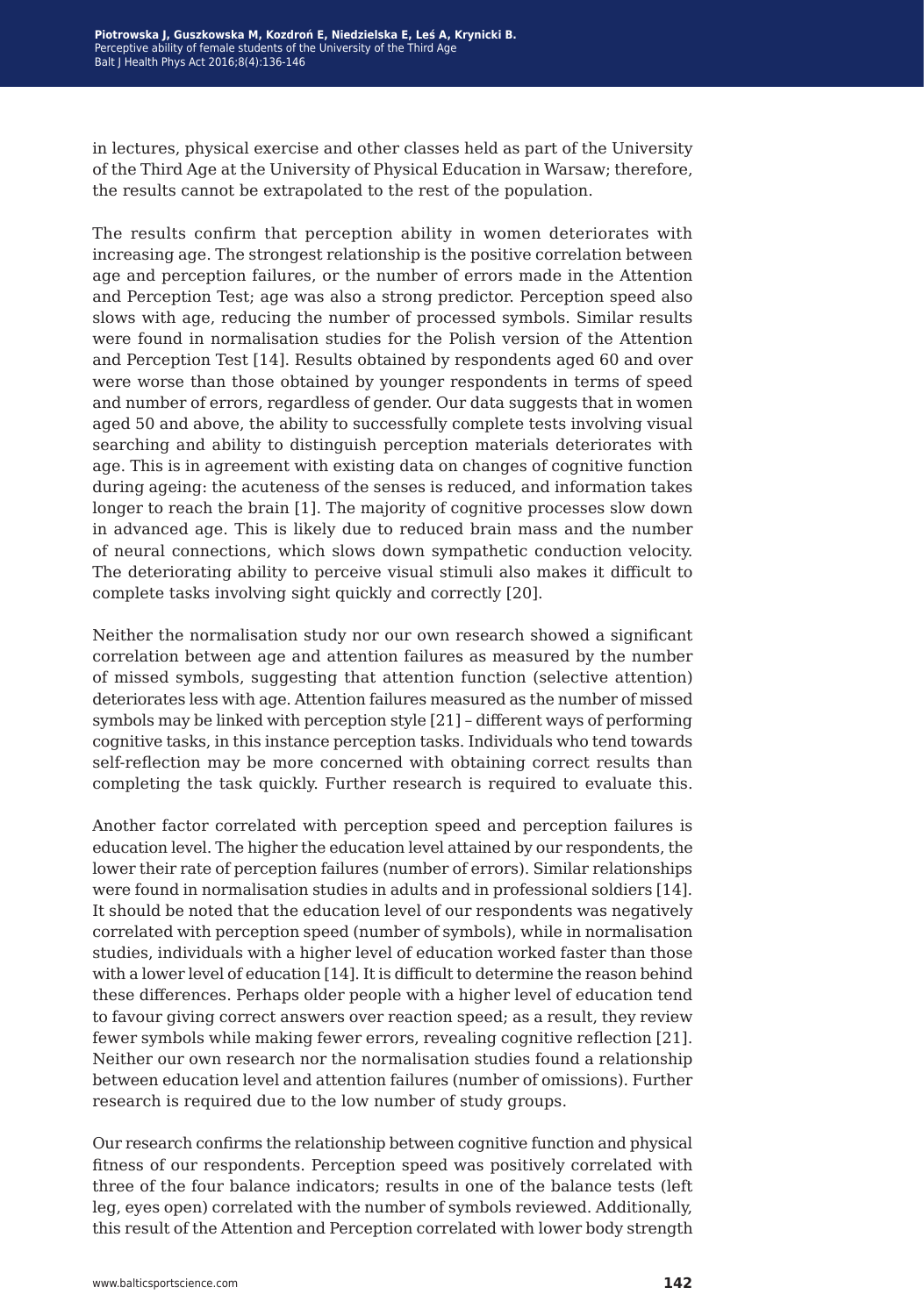and aerobic endurance. The higher the fitness level of our respondents, the better their performance of tasks involving attention and visual perception. However, this relationship was not found for the indicators of perception and attention failures. Results of comparative studies suggest that cognitive function in elderly people who are more physically fit is more effective, while the relationship between physical fitness and performing cognitive tests depends on the type of test [22].

Colcombe and Kramer [23] found that physical activity has the highest impact on performing tasks requiring executive control, followed by tasks involving information processing and spatial and visual tasks; it has the lowest impact on tasks requiring fast reaction speeds. Tasks forming the Attention and Perception Test involve attention and visual function, and they require fast reaction speeds. According to the authors, they should be related to physical activity. However, the relationship between performance and physical fitness was weak, and in three of the five examples they were only approaching significance.

It is unsurprising that perception speed was the most closely correlated with balance test results. Results of previous studies show that cognitive function plays a key role in the regulation of balance (and walking) [24]. Walking engages higher mental processes such as attention, memory and cognitive function [7]. A relationship between general cognitive function and the risk of falls was also found [25, 26]. An important role in these relationships is played by the cerebellum; it controls the learning of motor patterns, models time sequences and muscle speed and strength [27] as well as being involved in cognitive function including spatial and visual function.

Boutcher [9] links the positive relationship between physical activity and fitness and the cognitive sphere with improved cerebral circulation and neurotrophic stimulation which influence the survival, growth and function of nervous tissue and neuronal efficiency. The role of mental processes cannot be excluded, since participating in physical activity programmes may help with motivation to solve cognitive tasks.

Dustman, Emmerson and Shearer [28] state that physical activity modifies age-related changes to cognitive processes; however, the brain's ability to benefit from physical activity is reduced with age, so it is essential that adults are encouraged to lead healthy lifestyles as early as possible.

Some of the respondents were asked to complete the Attention and Perception Test twice: at the start of their course and after completing two semesters of physical activities at the U3A. The number of participants was too low to be published in a research journal; however, in the group of twenty women a significant improvement was seen in the number of symbols reviewed  $(p = 0.011)$  with no changes to the number of errors and omissions. The data suggests that regular physical activity may help improve perception speed in visual function. Similar results in attention and memory were found in elderly people taking part in six-week gerontology rehabilitation programmes. They were more significant in women than in men [29].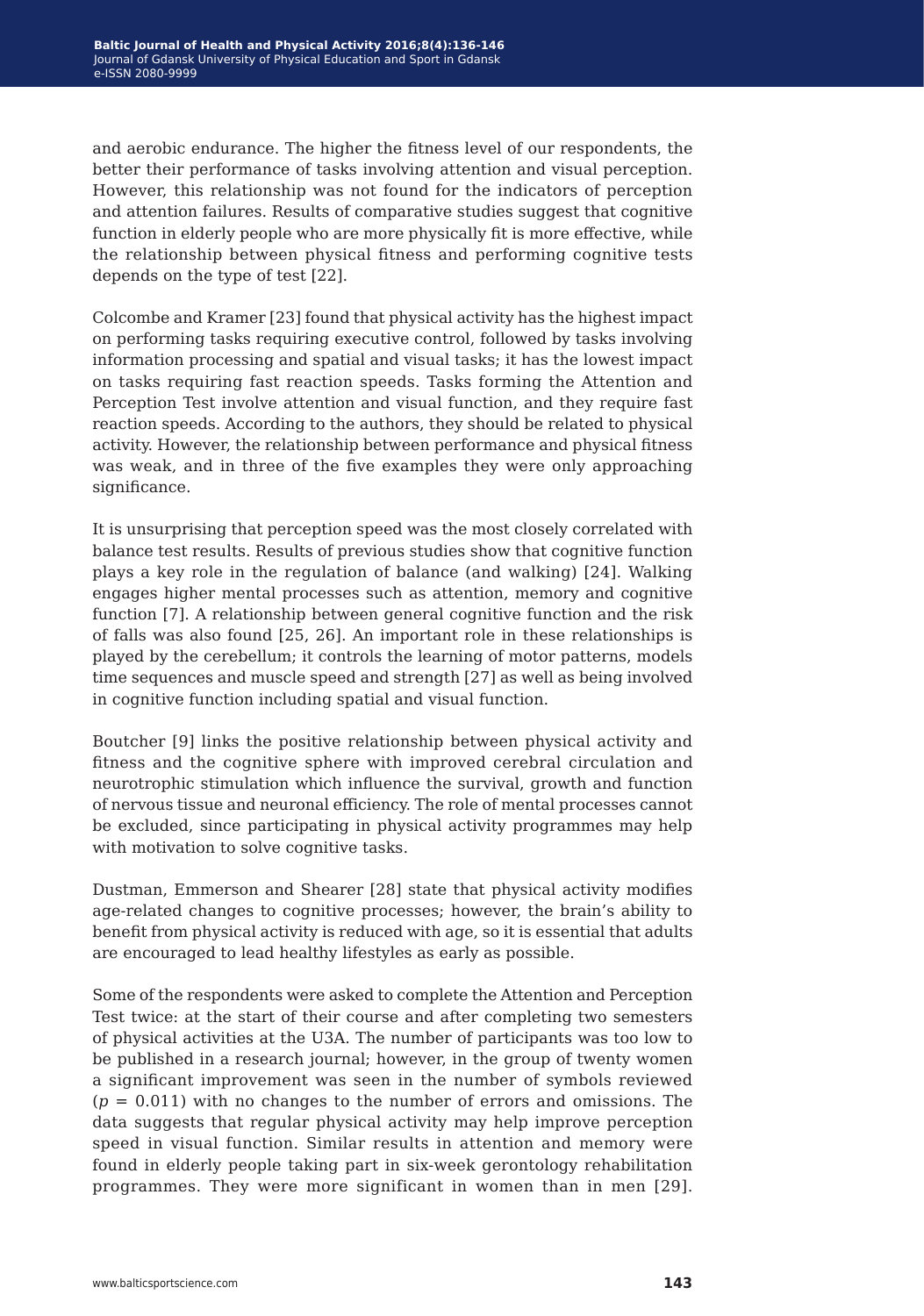Explanations of the positive impact of physical exercise on the cognitive sphere indicate changes in other aspects of functioning which may mediate these processes [8, 22], in particular lowered indicators of depression and improved mood. However, the study does not confirm previously noted relationships between cognitive function and mood in elderly people [12]. It should be noted that the aims of previous studies were more complex than evaluating perception speed. Improved mood and lowered indicators of depression were linked with improvements in speech fluency. However, no relationship was found between mood and spatial and visual orientation and construction abilities. It is known that clinical depression is linked with a significant deterioration in cognitive function [11], although the vast majority of our respondents (94%) showed no symptoms of depression. Perhaps this is why we found no relationship between indicators of depression and cognitive functions (perception and attention).

The research focused on the role of emotions in modifying cognitive processes in terms of content rather than efficiency. Negative emotions may deteriorate attention processes (lower their quality and efficiency) and prioritise the processing of information with negative valence [30]. Researchers tend to be more focused on the latter type of consequences, especially the influence of fear and anxiety on the selectiveness of attention, and sadness on maintaining focus on negative stimuli. The effect of concordance with emotions being experienced was also found in perception in that stimuli consistent with the affective state are easier to recognise [31]. Visual stimuli (symbols) used in the test were emotionally neutral, which is likely why no relationship was found between mood and the speed and reliability of perception and attention. Emotional state at the time of the study did not show significant correlation with Attention and Perception Test indicators apart from a single case: negative correlation between perception failures and the level of energetic stimulation.

It should be stressed that only limited conclusions can be drawn from these results. Firstly, the study participants were female students at the University of the Third Age, who are by definition physically and mentally active and who have good perception. Secondly, the number of respondents was low and their age was highly varied. This limits our ability to draw general conclusions from the results. The correlative model makes it impossible to formulate cause-effect conclusions.

Our results suggest a link between perception and attention in elderly people with their physical fitness. Results of previous studies indicate that physical activity may bring benefits in the cognitive sphere. Maintaining the right level of physical activity in old age is important for the physical benefits and because of their relationship with important cognitive function involved in the perception and selection of environmental information. Everyday activities carried out in advanced age are usually insufficient to meet WHO guidelines on minimum physical activity and maintaining physical fitness at the right level [32]. In order to maintain optimum physical fitness, it is necessary to carry out a basic level of physical exercise every day [33]. Authors frequently stress that the best kind of physical exercise is similar to everyday activities of elderly people [34]. Physical activities should aim to improve aerobic efficiency, stabilise joints, improve suppleness, increase muscle strength, improve static and dynamic balance and improve motor coordination [35, 36]. By combining them with cognitive activities, improving attention, memory and thinking is the best way of maintaining quality of life in old age.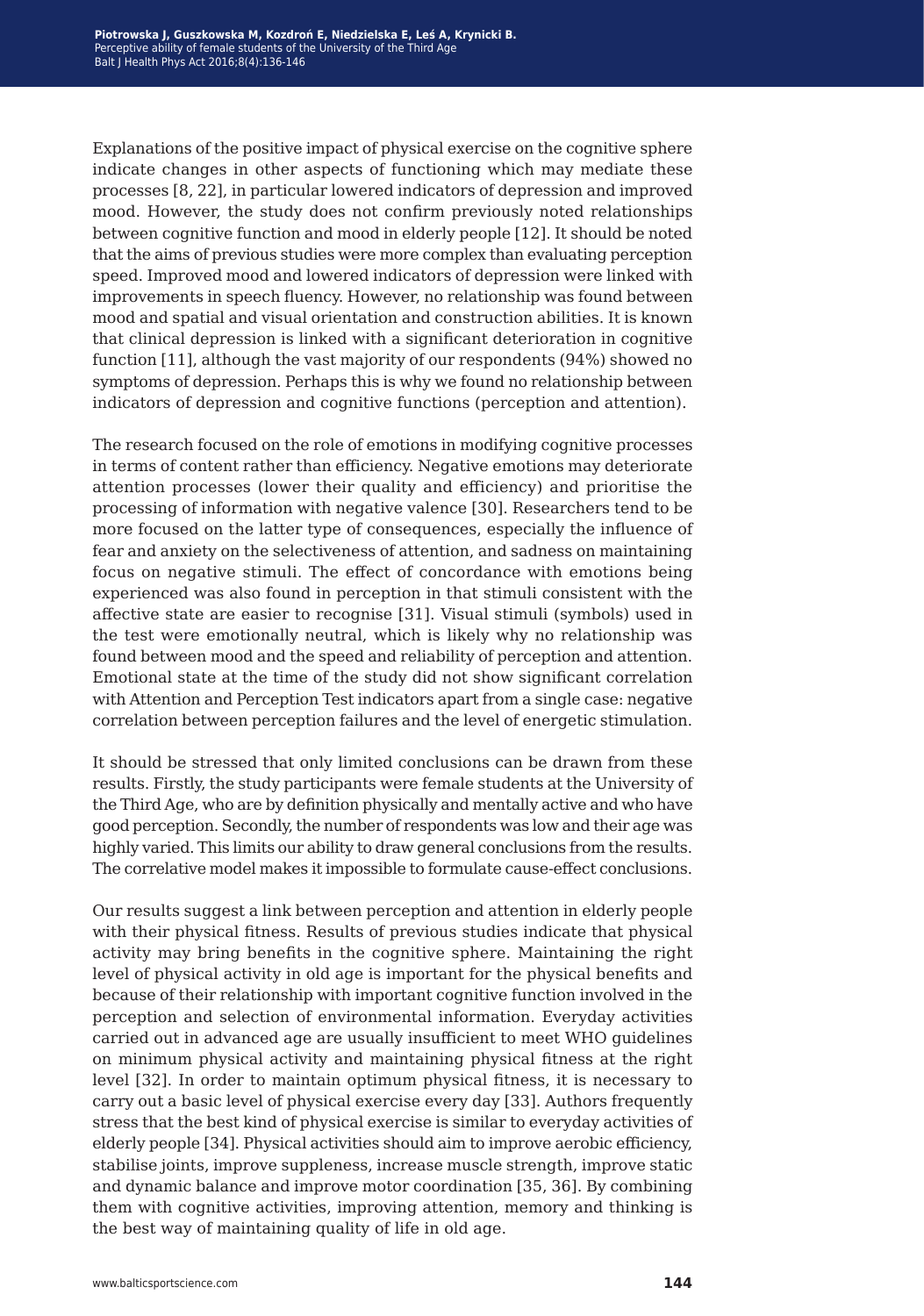## **conclusions**

Regular physical exercise in elderly people can be used to maintain physical fitness and perception ability. Physical activity should form a major part of programmes aiming to maintain physical fitness and preserve or slow down the rate of deteriorating cognitive ability in elderly people, in particular visual perception and attention. Exercise on an unstable surface requiring maintaining balance and developing aerobic efficiency and lower body strength is especially effective (for example Nordic walking).

### **references**

- [1] Stuart-Hamilton I. Psychologia starzenia się [Psychology of ageing]. Poznań: Zysk i S-ka; 2006. Polish.
- [2] Falkowski A. Kategoryzacja percepcyjna [Perception categorisation]. In: Strelau J, editor. Psychologia. Podręcznik akademicki. Tom 2. Psychologia ogólna [Psychology. University handbook. Part 2. General psychology]. Gdańsk: Gdańskie Wydawnictwo Psychologiczne; 2000, 25-55. Polish.
- [3] Bee H. Psychologia rozwoju człowieka [Psychology of human developoment]. Poznań: Zysk i S-ka; 2004. Polish.
- [4] Nowicka A. Starość jako faza życia człowieka [Old age as a stage of human life]. In: Nowicka A, editor. Wybrane problemy osób starszych [Chosen problem of the elderly]. Kraków: Oficyna Wydawnicza Impuls; 2006, 17-25. Polish.
- [5] von Haehling S, Morley JE, Anker SD. An overview of sarcopenia: facts and numbers on prevalence and clinical impact. J Cachexia Sarcop Musc. 2010;1:129-133.
- [6] Janssen I, Heymsfield SB, Wang ZM, Ross S. Skeletal muscle mass and distribution in 468 men and women aged 18-88 year. J Appl Physiol. 2000;89:81-88.
- [7] Rajtar-Zembaty A, Rajtar-Zembaty R, Starowicz-Filip A, Skaliska-Dulinska A, Czechowicz IK, Skalska A. Stop walking when talking, czyli związek funkcji poznawczych z kontrolą chodu [Stop walking when talking or links between cognitive function and control of walking]. Aktual Neurol. 2015;15:22- 27. Polish.
- [8] Tomporowski PD, Ellis NR. Effects of exercise on cognitive processes: A review. Psychol Bull. 1986;99:338-346.
- [9] Boutcher SH. Cognitive performance, fitness, and ageing. In: Biddle SJH, Fox KR, Boutcher SH, eds. Physical activity and psychological well-being. London: Routledge; 2000, 118-129.
- [10] Etnier JL, Salazar W, Landers DM, Petruzzello SJ, Han M, Nowell P. The influence of physical fitness and exercise upon cognitive functioning: A meta-analysis. J Sport Exerc Psychol. 1997;19:249-277.
- [11] Seligman MEP, Walker EF, Rosenhan DL. Psychopatologia. Poznań: Zysk i S-ka; 2003. Polish.
- [12] Szczepańska J, Greń G, Woźniewski M. Wpływ systematycznych ćwiczeń fizycznych na samopoczucie i zaburzenia nastroju osób w podeszłym wieku z niewielkimi deficytami poznawczymi [Effects of regular physical exercise on wellbeing and mood disorders in elderly people with minor cognitive deficits]. Fizjoterapia. 2004;12:37-46. Polish.
- [13] Szczepańska J, Greń G, Woźniewski M. Wpływ systematycznych ćwiczeń fizycznych na wybrane aspekty funkcjonowania intelektualnego osób w podeszłym wieku z niewielkimi deficytami poznawczymi [Effects of regular physical exercise on selected aspects of intellectual function in elderly people with minor cognitive deficits]. Fizjoterapia. 2004;12:50-61. Polish
- [14] Ciechanowicz A, Stańczak J. Testy Uwagi i Spostrzegawczosci TUS. Podrecznik [Attention and Perception Tests]. Warszawa: Pracownia Testów Psychologicznych; 2006. Polish.
- [15] Rikli RE, Jones CJ. Development and validation of Functional Fitness Test for Community-residing Older Adults. J Aging Phys Act. 1999;7:128-161.
- [16] Rikli RE, Jones CJ. Senior Fitness Test Manual. Champaign: Human Kinetic Publishers; 2001.
- [17] Zdrodowska A, Wiszomirska I, Niemierzycka A, Czajkowska A, Magiera A, Słoń M. Sprawność fizyczna kobiet po 60 roku życia uczestniczących w zajęciach Uniwersytetu Trzeciego Wieku [Physical fitness in women aged 60 and over attending the University of the Third Age]. Post Rehab. 2012;3:19-25. Polish
- [18] Gorynska E. Przymiotnikowa Skala Nastroju UMACL G. Matthews, A. G. Chamberlain, D. M. Jones. Podręcznik. [UMACL Mood Adjective Checklist G. Matthews, A. G. Chamberlain, D. M. Jones]. Warszawa: Pracownia Testów Psychologicznych PTP; 2005. Polish.
- [19] Grodzicki T, Kocemba J, Skalska A. Geriatria z elementami gerontologii ogólnej [Geriatrics with elements of general gerontology]. Gdańsk: Via Medica; 2006. Polish.
- [20] Janiszewska-Rain J. Okres późnej dorosłości. Jak rozpoznać potencjał ludzi w wieku podeszłym? [Late adulthood. Recognising the potential of elderly people] In: Brzezinska AI, editor. Psychologiczne portrety człowieka. Praktyczna psychologia rozwojowa Gdansk: Gdańsk: Gdańskie Wydawnictwo Psychologiczne; 2005, 591-622. Polish.
- [21] Strelau J. Psychologia różnic indywidualnych [Psychology of individual differences]. Warszawa: Wydawnictwo Naukowe Scholar; 2006. Polish.
- [22] Chodzko-Zajko WJ, Moore KA. Physical fitness and cognitive functioning in aging. Exerc Sport Sci Rev. 1994;22:195-220.